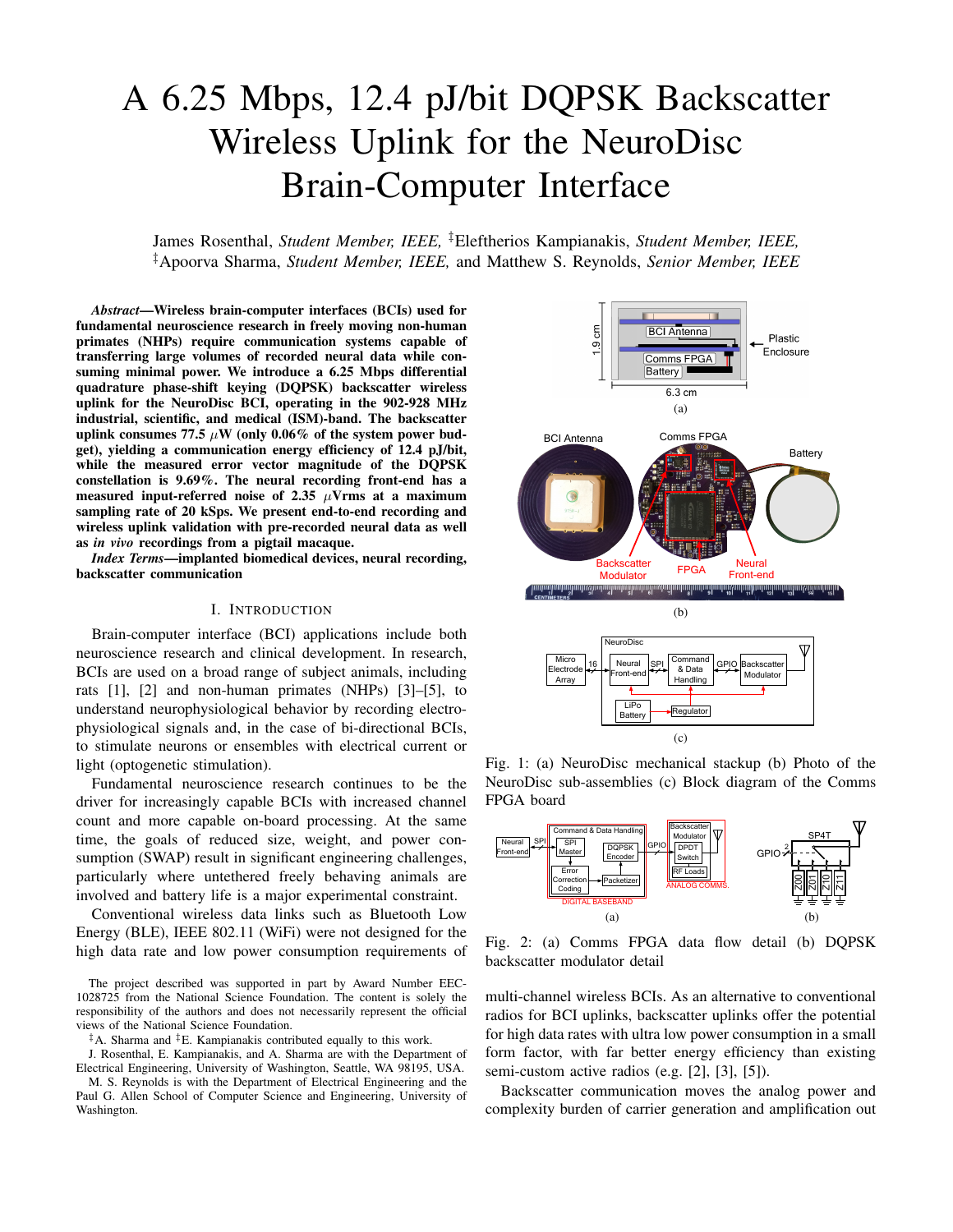of the BCI itself into a more power-rich external device. Thus, backscatter uplinks offer reduced SWAP, and allow for longer battery life, as shown in Table I. Prior BCI devices using backscatter communication [1] use amplitude shift keying (ASK) or load modulation to achieve backscatter communication with a spectral efficiency of 1 bit per symbol, over a short range of <15 mm. In contrast, the NeuroDisc uses differential quadrature phase shift keying (DQPSK) which encodes 2 bits per symbol and provides 6.25 Mbps of data throughput while consuming only 78  $\mu$ W in the backscatter modulator, yielding an uplink energy efficiency of 12.4 pJ/bit. The *in vivo* measurements presented here were taken at a communication distance of 0.3 m, while further *in vitro* measurements demonstrated a reliable backscatter uplink inside a 93 cm x 93 cm x 77 cm (height x width x length) NHP home cage [6].

## II. NEURODISC SYSTEM OVERVIEW

The NeuroDisc is a wireless bi-directional brain-computer interface (BBCI) designed for electrophysiology experiments in non-human primates. The NeuroDisc provides a low-power 16-channel bidirectional electrophysiology interface that can sample neural signals at rates up to 20 kSps, enabling measurements of both local field potentials and neural spikes. The system is composed of the three parts shown in Fig. 1: the Comms FPGA board, a semi-custom antenna [6], and a 3.7 V 500 mAh single-cell lithium polymer battery providing ∼12 hours of operation. The NeuroDisc wirelessly interfaces to a custom full-duplex UHF backscatter receiver which is used to receive, record, and analyze data packets in real time. It is differentiated from other BCI devices by its high-rate DQPSK backscatter data uplink that consumes only 0.06% of the total power budget (Table I). Interaction of the bits of sample in the sample in the sample in the sample of the sample of sample in the sample of sample in the sample of sample in the sample of sample of sample of sample of sample of sample of sample

## *A. Comms FPGA Board*

As shown in the block diagram of Fig. 2a, the Comms FPGA board provides the core functionality of the NeuroDisc. An Intan RHS2116 biosignal front-end IC enables both recording and stimulation. The RHS2116 requires a single-supply +3.3 V rail for recording, or a dual-supply of up to  $\pm$ 9 V for stimulation. It includes a high-gain AC and low-gain DC amplifier stage with 16-bit and 10-bit analog-to-digital converters for each channel, respectively.

The command-and-data-handling block leverages an Altera MAX10 FPGA running from a 50 MHz clock to manage the SPI interface with the neural front-end, receive digitized neural samples, packetize the data, and stream DQPSK-modulated symbols to the backscatter modulator. The MAX10 includes non-volatile configuration flash memory which reduces the system size. The RHS2116 IC outputs 32-bits of payload data at each sample. The FPGA encodes this payload data using a Hamming (16, 11) error correcting code (ECC) to allow for single bit-error correction and dual bit-error detection at the receiver. The 16-bit words of encoded data are then assembled into a packet totaling 64 words (1024 bits) that includes 16-bit synchronization frame markers and a packet counter (Fig. 3).

|          | $4 \times 16$ bits    |                       |                       |                       |  |  |
|----------|-----------------------|-----------------------|-----------------------|-----------------------|--|--|
|          | <b>Frame Marker</b>   | CH <sub>0</sub> (1/3) | CH <sub>0</sub> (2/3) | CH <sub>0</sub> (3/3) |  |  |
| Channels | <b>Frame Marker</b>   | CH1 (1/3)             | CH1 (2/3)             | CH1 (3/3)             |  |  |
|          |                       |                       |                       |                       |  |  |
| ڢ        | <b>Packet Counter</b> | CH15 (1/3)            | CH15 (2/3)            | CH15 (3/3)            |  |  |
|          |                       |                       |                       |                       |  |  |

Fig. 3: Packet structure - each packet is 1024 bits long, containing 416 bits of biosignal data prior to ECC



Fig. 4: (a) Impedance measurements of the DQPSK backscatter modulator states across the 900 MHz ISM band (b) Recorded symbol constellation over 5,000 symbol periods with a calculated EVM of 9.69% (adapted from [6])

data: 16 bits per channel from the AC high-gain amplifier and 10 bits per channel from the DC high-gain amplifier.

Packets are mapped into two-bit DQPSK symbols and fed to a backscatter modulator implemented with an Analog Devices ADG904 SP4T RF switch with four pre-determined impedances at its terminals. The ideal values for these impedances were calculated using the method of [7], and we selected the closest commercially-available components; the small deviation of the measured constellation points from the ideal ones is due to the slight difference in component values, component tolerances, and the parasitic impedances of the ADG904. Fig. 4 presents the measured impedances across the North American UHF ISM band frequencies (902-928 MHz). The reflection coefficients for the four different switch states form a constellation on the Smith Chart that corresponds to the four symbol states of the DQPSK backscatter signal.

## *B. BCI Antenna*

The BCI antenna shown in Fig. 1 is a 55 mm diameter, twolayer PCB using 1.6 mm-thick FR-4 substrate. On the top side, an Abracon APAE915R2540ABDB1-T ceramic patch antenna is bonded to a circular ground plane with a 15 mm radius. The 10 dB return loss bandwidth was measured to extend from 921.5 to 928 MHz, providing a 6.5 MHz bandwidth.

# *C. External-System Backscatter Uplink Receiver*

The external system receiver was designed around the Ettus USRP B210 software-defined radio (SDR). The receiver is configured for a full-duplex monostatic backscatter communication architecture, and includes a custom full-duplex selfjammer cancellation system, and a software back-end implemented in GNUradio and Matlab.

The USRP generates a continuous wave carrier at 923 MHz which is then backscatter modulated by the NeuroDisc. The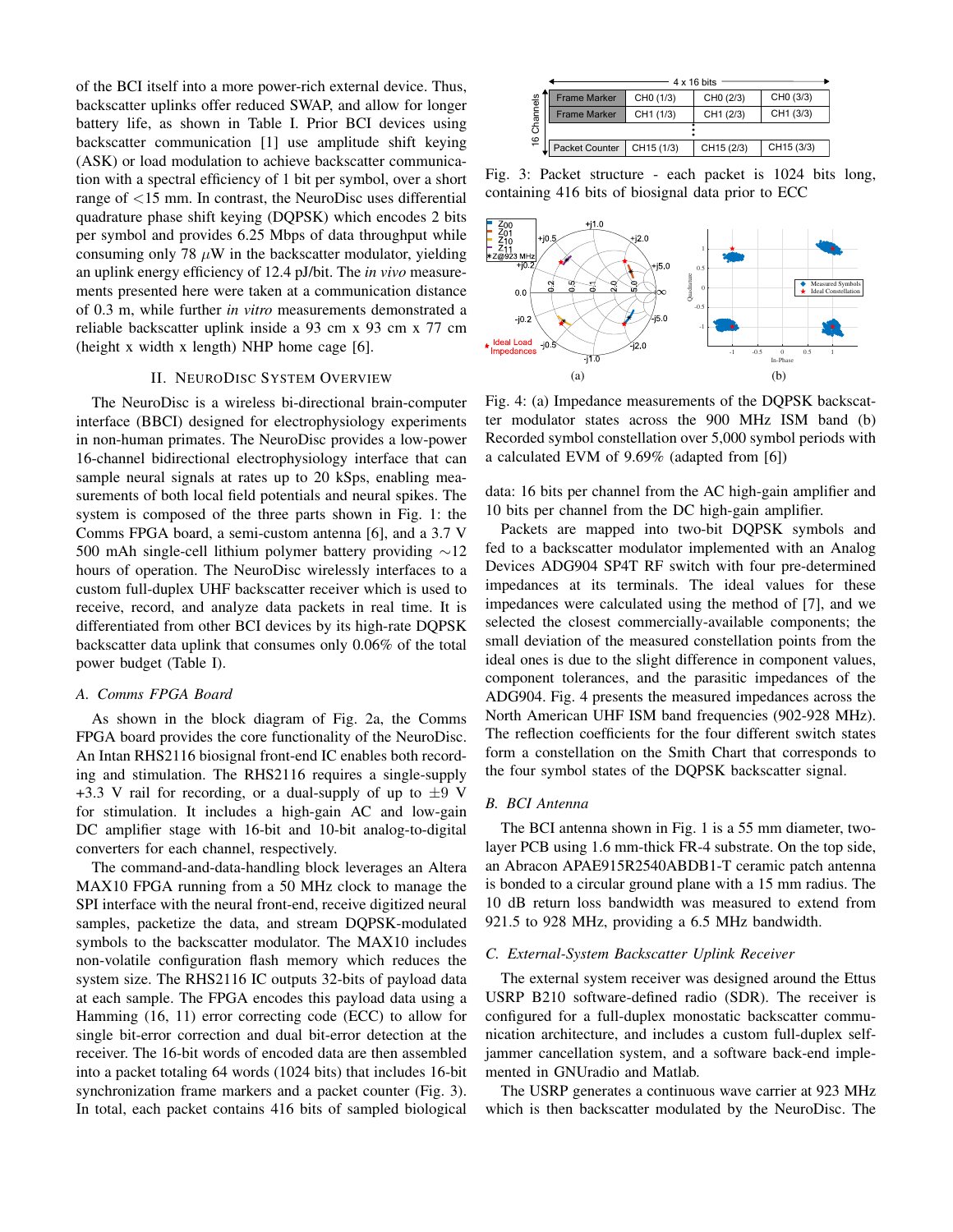|                                                                                                       | Borton et al.,<br>2013 [4] | Miranda et<br>al., 2010 [3] | Schwarz et<br>al., 2014 [5] | Szuts et al.,<br>2011 [2] | Muller et al.,<br>2015 [1]       | This Work                               |
|-------------------------------------------------------------------------------------------------------|----------------------------|-----------------------------|-----------------------------|---------------------------|----------------------------------|-----------------------------------------|
| <b>Test Subject</b>                                                                                   | NHP                        | <b>NHP</b>                  | <b>NHP</b>                  | Rat                       | Rat                              | NHP                                     |
| <b>BCI</b> Size (mm)                                                                                  | 56 x 42 x 11               | 38 x 38 x 51                | $\mathbf{a}$                | $60 \times 30 \times 30$  | $6.4 \times 6.4 \times 0.7$      | $63 \times 63 \times 19$                |
| Recording &<br><b>Stimulation</b>                                                                     | Х                          | Х                           | Х                           | Х                         | Х                                |                                         |
| ADC (bits)                                                                                            | 12                         | 12                          | 12                          | $\mathbf{a}$              | 15                               | 16                                      |
| No. of Channels                                                                                       | 8                          | 32                          | 512                         | 64                        | 64                               | 4 Ch. @ 20<br>kSps, 16 Ch.<br>$@5$ kSps |
| Sampling (kSps)                                                                                       | 20                         | 30                          | 31.25                       | 20                        |                                  | $5 - 20$                                |
| <b>RF Comms Type</b>                                                                                  | <b>Active RF</b>           | <b>Active RF</b>            | <b>Active RF</b>            | Active RF                 | <b>ASK</b><br><b>Backscatter</b> | <b>DOPSK</b><br><b>Backscatter</b>      |
| <b>RF Comms Band</b>                                                                                  | 3.8 GHz                    | $3.7 - 4.1$ GHz             | $2.4$ GHz                   | $2.4$ GHz                 | 300 MHz                          | 923 MHz                                 |
| <b>Wireless Data Rate</b><br>(Mbps)                                                                   | 24                         | 24                          | 1.33                        | 12                        |                                  | 6.25                                    |
| <b>Uplink Distance (m)</b>                                                                            |                            | >20                         | $\mathbf{a}$                | 60                        | 0.013                            | $0.3^\circ$                             |
| <b>Analog Comms Power</b><br>(mW)                                                                     | $>30^{\rm a}$              | 30                          | 33.9 <sup>b</sup>           | 200                       | 0.0024                           | $0.078$ <sup>d</sup>                    |
| <b>Analog Comms Energy</b><br>Efficiency (pJ/bit)<br>$\overline{\phantom{a}}$ . however<br>$\sim$ $-$ | $>1,250^{\rm a}$           | 1,250<br>$\sim$ $\sim$      | 25,488<br>provided a model  | 16,000                    | 2.4                              | 12.4                                    |

TABLE I: Comparison of state-of-the-art wireless BCIs

 ${}^{\text{a}}$ Exact value not reported.  ${}^{\text{b}}$ TX power consumption of the nRF24L01+ at 0 dBm transmit power.

<sup>c</sup>Free-space distance for *in vivo* measurements. <sup>d</sup>Measured static+dynamic power.

TABLE II: Selection of DQPSK modulator impedances

|          |            | Ideal Impedance States | Actual Impedance States |  |  |
|----------|------------|------------------------|-------------------------|--|--|
| z        | L/C Value  |                        | L/C                     |  |  |
| $Z_{00}$ | $1.74$ pF  | $0.5 - i0.5$           | $1.5$ pF                |  |  |
| $Z_{01}$ | $17.39$ nH | $0.5 + j0.5$           | $20$ nH                 |  |  |
| $Z_{10}$ | 8.7 pF     | $-0.5 - j0.5$          | 8.4pF                   |  |  |
| $Z_{11}$ | $3.48$ nH  | $-0.5 + j0.5$          | $3.3 \text{ nH}$        |  |  |

USRP receives the backscattered signal, downconverts it to I/Q baseband, and samples the baseband signal at up to 50 MSps. These sampled I/Q symbols are sent to a desktop PC that supports near-real time packet processing. The external system antenna is a Laird Technologies S9028PCR righthand circularly polarized, air dielectric patch antenna with a 10 dB return loss bandwidth of 902-928 MHz. The reported antenna gain is 8 dBic with a 70◦ beamwidth, and its overall dimensions are 25.8 cm x 25.8 cm x 3.2 cm (length x width x height). Since freely moving animals may have any pose relative to the receiver antenna, a circularly polarized antenna can reduce signal losses from polarization mismatch.

## III. DQPSK BACKSCATTER MODULATOR DESIGN

Load impedances can be selected to implement arbitrary Mary QAM backscatter constellations, as shown in [7]. To implement M-ary backscatter modulation, M load impedances,  $Z_1 \ldots Z_M$ , are needed to represent the M different symbols in the constellation. These load impedances can be determined by first specifying the desired reflection coefficients,  $\Gamma_1...\Gamma_M$ , for each modulation state. We start by specifying the  $i$ -th ideal modulation state in the constellation by its in-phase and quadrature components,  $(I_i, Q_i)$ , where  $|I_i| \leq 1$  and  $|Q_i| \leq 1$ . The complex reflection coefficients are:

$$
\Gamma_i = I_i + jQ_i. \tag{1}
$$

The load impedance for the  $i$ -th modulation state can be calculated by:

$$
Z_i = -Z_a \frac{\alpha \Gamma_i + 1}{\alpha \Gamma_i - 1},\tag{2}
$$

where  $\alpha$  is a scaling constant between 0 and 1. As  $\alpha$  approaches 1, the backscatter system reflects increasing amounts of incident RF power, thus increasing the backscatter signal strength. For this work,  $\alpha$  was chosen to be  $\frac{1}{\sqrt{6}}$  $\frac{1}{2}$ , which yielded the ideal impedance values shown in Table  $II$ . Actual impedance values differ due to component variations and parasitic impedances.

#### IV. EXPERIMENTAL RESULTS

#### *A. Laboratory Characterization and Validation*

The NeuroDisc was first characterized in a benchtop setup using a Faraday cage to reduce 60 Hz pick-up, with a cabled RF system to uplink the data. To characterize the backscatter modulator, we measured the error vector magnitude (EVM) of the backscatter constellation as well as the energy efficiency of the backscatter modulator. The EVM is a key figure of merit for how well the measured constellation performs relative to the ideal DQPSK constellation [8]:

$$
EVM = 100 \cdot \sqrt{\frac{\frac{1}{N} \sum_{k=1}^{N} |\hat{S}_{k_{ideal}} - S_{k_{sample}}|^2}{\frac{1}{N} \sum_{k=1}^{N} |\hat{S}_{k_{ideal}}|}},
$$
(3)

where N is the total number of symbols transmitted,  $S_{k_{sample}}$ is the normalized  $k$ -th demodulated symbol location in the I/Q plane, and  $\hat{S}_{k_{ideal}}$  is the ideal normalized symbol position. The measured EVM is 9.69 %, and the measured constellation is shown in Fig. 4(b).

To measure the modulator energy consumption, the ADG904 RF switch was supplied with +3.3 V by a Keithley source-meter, and an Agilent 33500B Waveform Generator drove the switch at a symbol rate of 3.125 M DQPSK